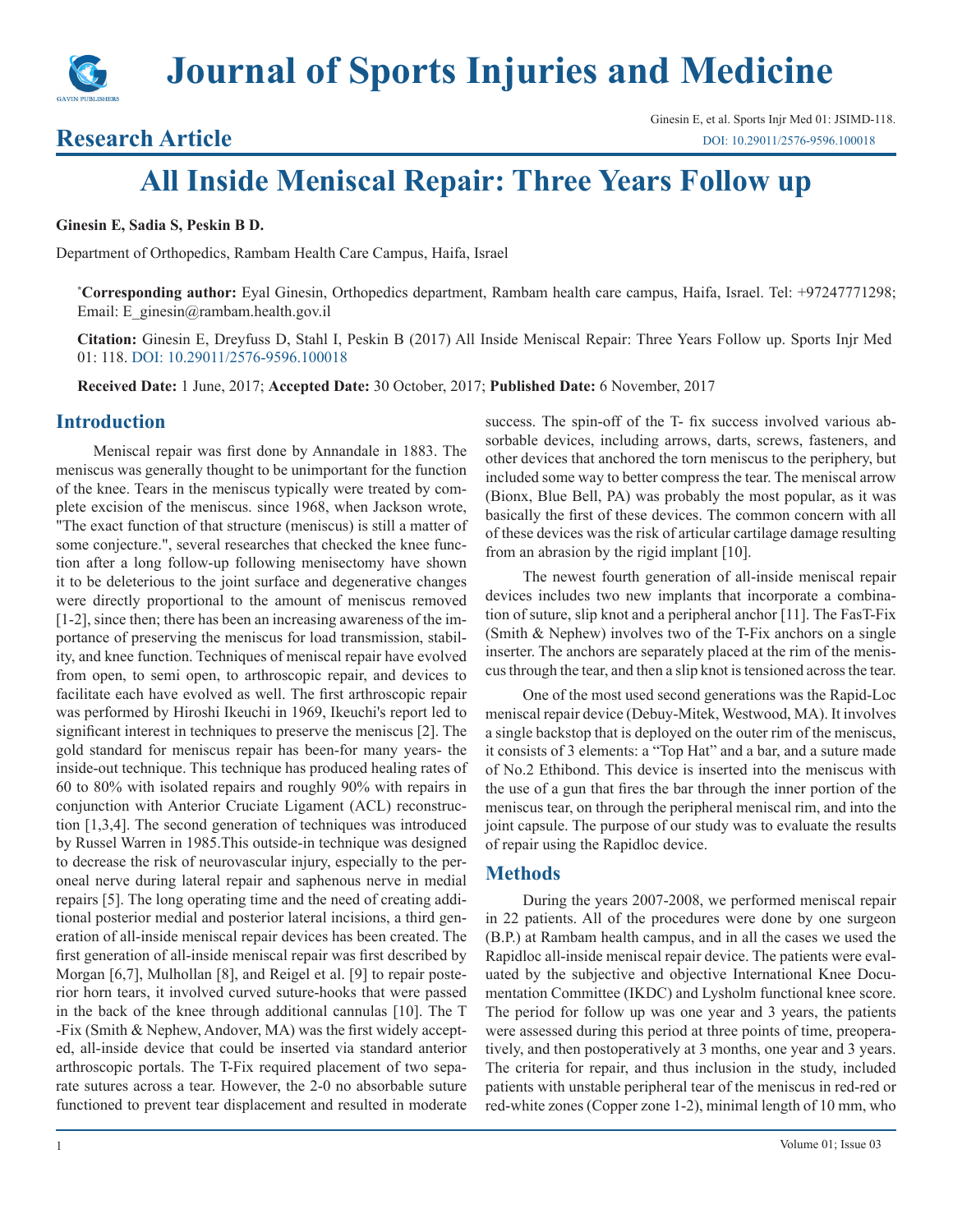**Citation:** Ginesin E, Dreyfuss D, Stahl I, Peskin B (2017) All Inside Meniscal Repair: Three Years Follow up. Sports Injr Med 01: 118. DOI[:](http://www.google.com/url?q=http%3A%2F%2Fdoi.org%2F&sa=D&sntz=1&usg=AFQjCNEKKsfy91mZme57ZyNt-mnXakkcWw) [10.29011](http://www.google.com/url?q=http%3A%2F%2Fdoi.org%2F&sa=D&sntz=1&usg=AFQjCNEKKsfy91mZme57ZyNt-mnXakkcWw)/2576-9596.100018

underwent meniscal repair using the Rapidloc device only. Patients who had Anterior Cruciate Ligament (ACL) instability, stability were restored with a concurrent reconstruction of the ACL. We accepted P values of less than 0.5 as statistically significant based on Paired and Mann-Whitney U tests.

### **Results**

The study population included 22, completed the one-year follow up, in which we performed 22 meniscal repairs, and 13 completed the 3 years follow up. The average age was 22 (between 16 and 31), and the follow up was for one year. There were 18 males (82%) and 4females.20 tears were at the medial meniscus and 2 at the lateral, 18 of the medial meniscus tears were in the posterior horn and 2 in the meniscus body and another in the anterior horn. All patients had tears in Cooper zones 1 and 2. An average of 2.5 sutures was used to repair the meniscal tear (between 1 and 4). 9 (41%) underwent concurrent ACL reconstruction, in 13 (59%) the meniscal tear was an isolated injury. Tear length average was 2.5 cm (between 1 and 5 cm).

The success rate by Objective IKDC score was 95% (21 patients) who had an "A" score after 1 year from the operation. One patient didn't show any clinical improvement, however a repeating MRI revision arthroscopy showed good results of the repair. The Objective IKDC score in 3 years follow up was an "A" in all of the 13 patients who had completed the follow up.

The subjective IKDC and Lysholm scores were improved statistically after the operation. The subjective IKDC score was improved from a mean of 45 before the operation to a mean of 86 after 1 years from the operation (p value  $\leq 0.001$ ) to a 93 after 3 years from the operation (in the 13 patients that had completed the follow up). The Lysholm score was improved from a mean of 63 to 91 after 1 year from the operation (p value < 0.001) and to 93 in 3 years from operation (in 13 patients).

It is mention to say that 9 patients had a revision arthroscopy during the 3 years follow up. All of them underwent partial meniscectomy with removal of the suture. Three of these revision arthroscopies were performed during the first year (one after infection and two because of knee pain).

# **Discussion**

The meniscus has a crucial role in shock absorption, load transmission, joint stability, and nutrition to the articular cartilage of the knee [12,13-18]. Preservation of meniscal tissue is ideal and the techniques for meniscal repair have been developing during the last decades. The overall clinical success rate with the Rapid Loc suture in our study was 95% for one-year follow-up, which is consistent with another report of the device [12]. By the 3 years follow up the clinical success was 59% of 13 patients that fulfill the follow up. Although the known criticism regarding the Rapid-Loc device including the slit formation through the cartilage and

the inability to tension the knots after placement, all of them returned to their former activity level, and still doing so since the operation. The younger patients achieved better scores although not statistically significant.

Although in other studies, concurrent ACL reconstruction improved the outcome of meniscus repair; in our study no difference was seen. In conclusion, although this study was done a decade ago, before the presence of the third-generation devices, the Rapid Loc meniscal repair system offers many advantages as the "All-inside" rigid implants. The meniscus preservation with the continuation of the patients with their previous activity level is the prove of that. As mentioned above, 13 young patients (out of 22) live with their preserved meniscus for many years and enjoy its benefit.

During the years we also progress to use the fourth generation devices but this study showed that the device was safe and effective technique for meniscal repair. It has a high success rate and low complications. We recommend the preservation of the meniscus whenever possible using the existing devices system to repair peripheral tears.

# **References**

- Scott G, Jolly B, Helming C (1986) Combined posterior incision and arthroscopic intraarticular repair of the meniscus: An examination o[f](https://www.ncbi.nlm.nih.gov/pubmed/3755440)  [factors affecting healing. J Bone Joint Surg Am 68: 847-861.](https://www.ncbi.nlm.nih.gov/pubmed/3755440)
- 2. [Andrew L Hass, Anthony A Schepsis, Joshua Hornstein, Cory M. Ed](https://www.ncbi.nlm.nih.gov/pubmed/15689865)gar (2005) Meniscal repair using the fast-fix all-inside meniscal repair [device: Arthroscopy 21: 167-175.](https://www.ncbi.nlm.nih.gov/pubmed/15689865)
- 3. [DeHaven K, Amoczky SP, \(1994\) Meniscal repair Part I: Basic sci](http://journals.lww.com/jbjsjournal/Citation/1994/01000/Meniscal_Repair__PART_I___BASIC_SCIENCE,.20.aspx)ence, indications for repair, and open repair. J Bone Joint Surg Am [76: 140-152.](http://journals.lww.com/jbjsjournal/Citation/1994/01000/Meniscal_Repair__PART_I___BASIC_SCIENCE,.20.aspx)
- 4. [Warren RF \(1990\) Meniscectomy and repair in the anterior cruciate](https://www.ncbi.nlm.nih.gov/pubmed/2302896)  ligament-deficient patient. Clin Orthop 252: 55-63.
- 5. [Tsai AM, McAllister DR, Chow S, Young CR, Hame SL \(2004\) Results](https://www.ncbi.nlm.nih.gov/pubmed/15241308) of meniscal repair using a bioabsorbable screw. Arthroscopy 20: 586-590[.](https://www.ncbi.nlm.nih.gov/pubmed/15241308)
- 6. Morgan CD (1991) The "all inside" meniscus repair: Arthroscopy 7: 120-125.
- 7. Morgan CD (1993) The "all inside" arthroscopic meniscus repair: Techniques in orthopedics 8: 105-112.
- 8. Mulhollan JS (1993) Meniscus repair. In: Parisien JS, ed. Techniques in therapeutic arthroscopy. New York NY: Raven 21.
- 9. [Reigel CA, Mulhollan JS, Morgan CD \(1996\) Arthroscopic all-inside](https://www.ncbi.nlm.nih.gov/pubmed/8800531)  meniscus repair: Clin sports med 15: 483-498.
- 10. [David R Diduch, Kornelis A Poelstra \(2003\) The evolution of all-inside](http://www.arthroscopyjournal.org/article/S1060-1872(03)80035-7/fulltext)  meniscal repair: Operative techniques in sports medicine 11: 83-90.
- 11. [F Alan Barber, David A Coons, Michel Ruiz-Suarez \(2006\) meniscal re](https://www.ncbi.nlm.nih.gov/pubmed/16952725)pair with the Rapidloc meniscal repair device: Arthroscopy 22: 962-966[.](https://www.ncbi.nlm.nih.gov/pubmed/16952725)
- 12. [Quinby JS, Golish SR, Hart JA, Diduch DR \(2006\) All-inside meniscal](http://journals.sagepub.com/doi/abs/10.1177/0363546505286143)  repair using a new flexible, tensionable device. Am J Sports Med 34: [1281-1286.](http://journals.sagepub.com/doi/abs/10.1177/0363546505286143)